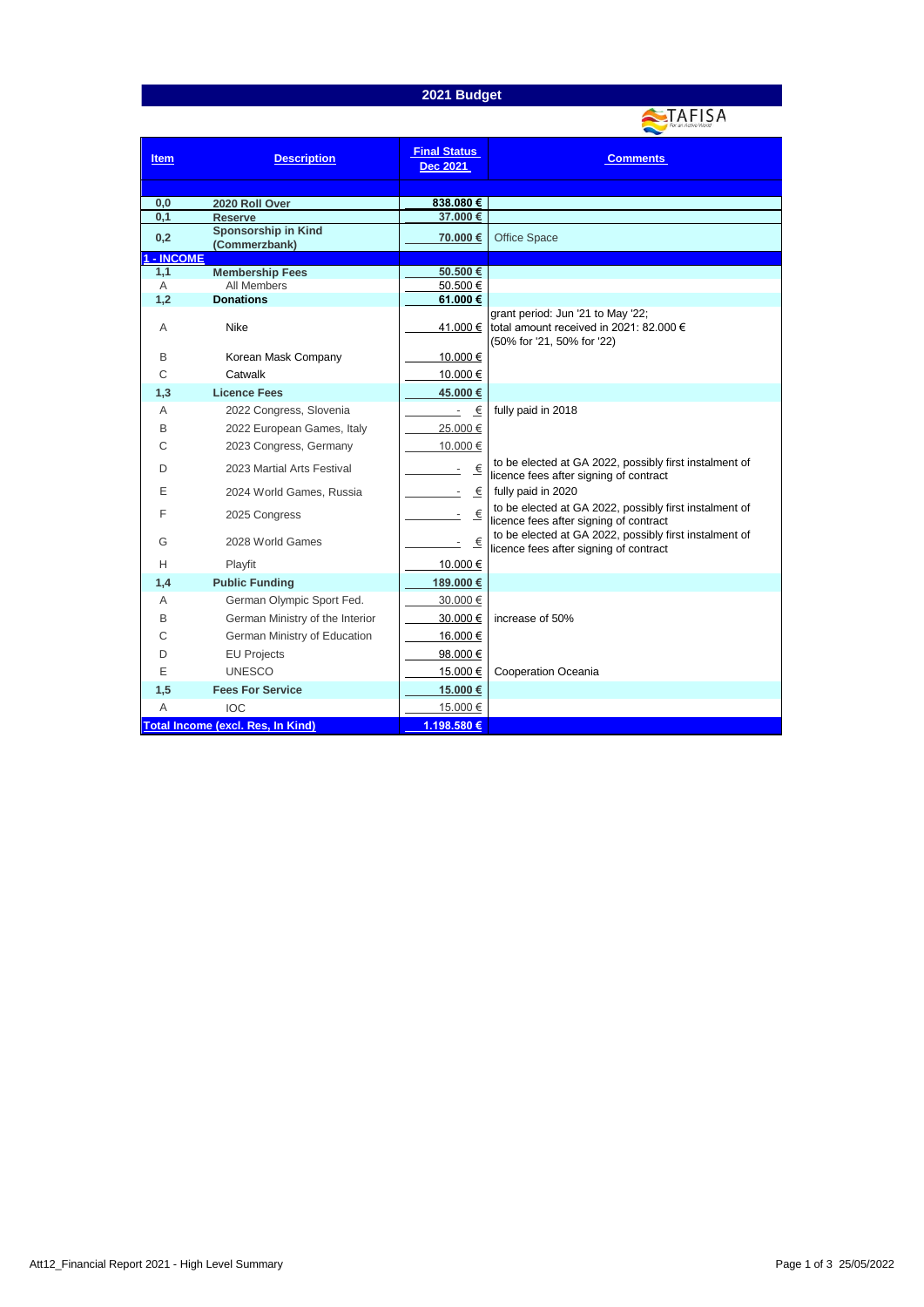| <u>Item</u>            | <b>Description</b>                      | <b>Final Status</b><br>Dec 2021 | <b>Comments</b>                                                                     |
|------------------------|-----------------------------------------|---------------------------------|-------------------------------------------------------------------------------------|
| <b>2 - EXPENDITURE</b> |                                         |                                 |                                                                                     |
| 2,1                    | Salaries                                | 390.100 €                       |                                                                                     |
| A                      | staff TAFISA Office, Frankfurt          | 373.000 €                       | 4,5 staff, social expenses, insurances, etc.                                        |
| В                      | honorarium interns Office, Frankfurt    | 1.600 €                         | 4 interns á 6 months (only one in Frankfurt)                                        |
| С                      | salary staff President's Office Seoul   | 13.200 €                        | contract extended until June 2022, 50%                                              |
| D                      | travel insurance staff Office Frankfurt | 600€                            |                                                                                     |
| Ε                      | accident insurance staff Office         | 1.700 €                         |                                                                                     |
| 2,2                    | <b>Travel office</b>                    | 5.000€                          | cancellation fees flights Lisbon Games (staff), Working<br>Meeting FFM (flight Kim) |
| 2,3                    | <b>BOD</b>                              | 4.110 €                         |                                                                                     |
| A                      | allowance                               | €                               | postponed due to blocking of expenditure                                            |
| В                      | D & O insurance                         | 2.710 €                         | extension of insurance                                                              |
| C                      | travel                                  | 1.400 €                         | flights BoD Meeting Slovenia, 2 BoD Members                                         |
| 2,4                    | <b>COVID Implications</b>               | €<br>٠                          |                                                                                     |
| A                      | further development                     | €                               |                                                                                     |
| 2,5                    | <b>Mission 2030</b>                     | €<br>٠                          |                                                                                     |
| A                      | <b>Webinar Series</b>                   | €<br>$\overline{\phantom{a}}$   |                                                                                     |
| 2,6                    | <b>Communications</b>                   | 3.600 €                         |                                                                                     |
| A                      | website maintenance                     | 600€                            |                                                                                     |
| в                      | website development                     | $\blacksquare$<br>€             |                                                                                     |
| С                      | annual report 2020                      | $3.000 \in$                     | without printing                                                                    |
| D                      | mailing members                         | €<br>$\overline{\phantom{a}}$   | cancelled due to COVID-19                                                           |
| Е                      | collaterals                             | €<br>$\overline{\phantom{a}}$   |                                                                                     |
| F                      | calendars                               | €<br>$\overline{\phantom{a}}$   | cancelled due to COVID-19                                                           |
| 2,7                    | <b>Games 2021</b>                       | €                               | full saving of 20.000 $\epsilon$ due to virtual event format                        |
| Α                      | <b>Inspection Tour</b>                  | €<br>$\overline{a}$             |                                                                                     |
| B                      | invitation special guests               | €<br>$\overline{\phantom{a}}$   |                                                                                     |
| С                      | travel                                  | €<br>$\overline{\phantom{a}}$   |                                                                                     |
| 2,8                    | Congress 2022                           | €<br>٠                          | delay of 11.000 € into 2022 due to postponement                                     |
| A                      | <b>Inspection Tour</b>                  | €<br>$\overline{\phantom{a}}$   |                                                                                     |
| B                      | invitation special guests               | $\blacksquare$<br>€             | stakeholders, sponsors, partners                                                    |
| С                      | travel                                  | $\overline{\phantom{a}}$<br>€   |                                                                                     |
| 2,9                    | <b>European Games 2022</b>              | 1.000€                          |                                                                                     |
| Α                      | travel                                  | 1.000 €                         | 2 flights Perugia                                                                   |
| 2,10                   | Congress 2023                           | €<br>٠                          |                                                                                     |
| Α                      | travel                                  | €                               |                                                                                     |
| 2.11                   | <b>World Games 2024</b>                 | €<br>۰                          |                                                                                     |
| Α                      | travel                                  | €                               |                                                                                     |
| 2,12                   | <b>Nike</b>                             | $\pmb{\epsilon}$                |                                                                                     |
| Α                      | coordination                            | €                               |                                                                                     |
| 2,13                   | <b>Programs &amp; Events Expenses</b>   | 4.200€                          |                                                                                     |
| Α                      | CLCs digital Saudi Arabia               | 2.400€                          | according to contract Saudi 2020 (honorarium speakers,<br>moderators)               |
| В                      | Active City Project Saudi Arabia        | 1.800 €                         | according to, contract Saudi 2020 (honorarium speakers)                             |